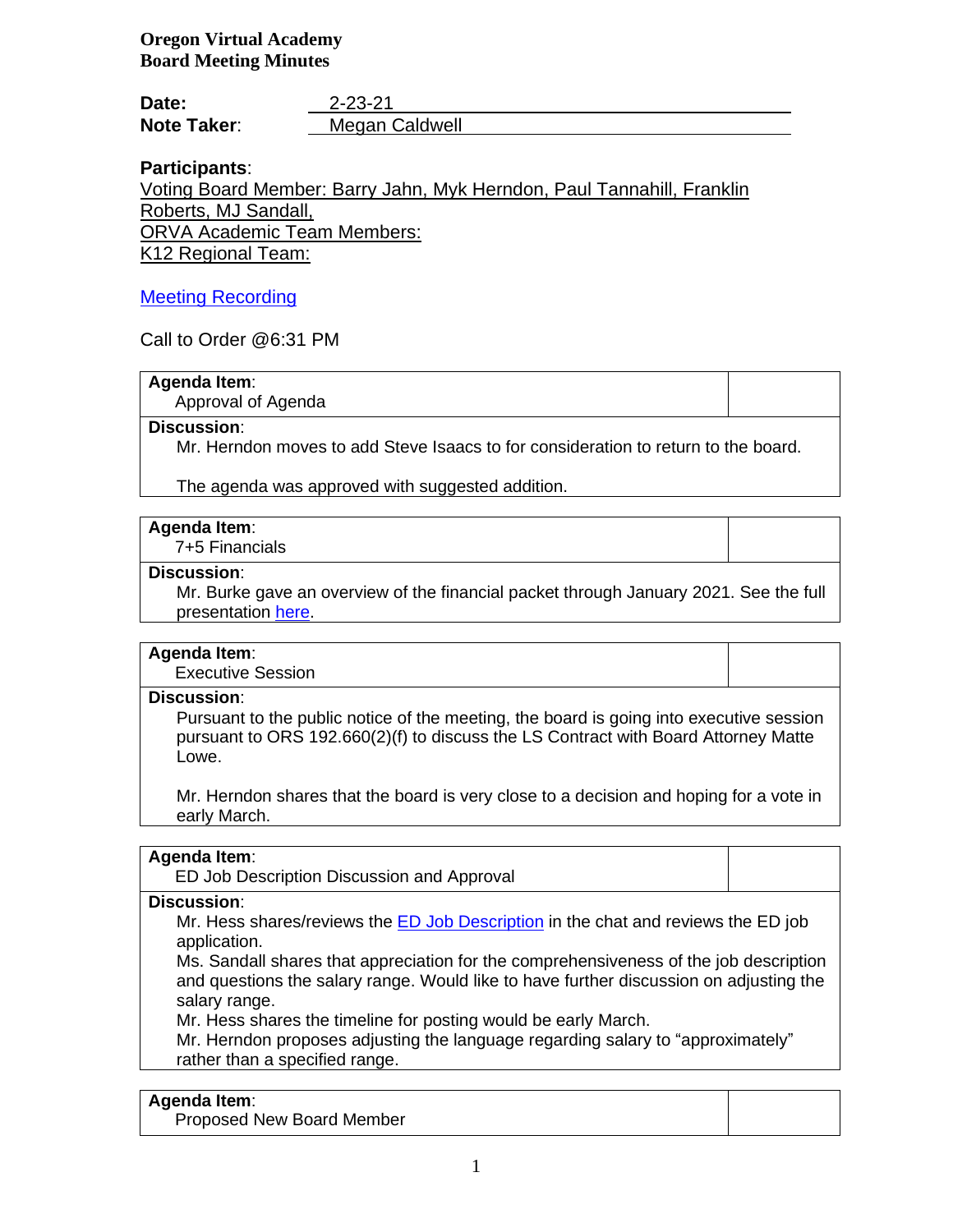#### **Discussion**:

Mr. Herndon proposes Steve Isaacs return to the board for consideration. The nomination was sent to Mr. Tannahill, the board secretary, so the board may vote on Steve's return in a few weeks.

#### **Agenda Item**:

Board Calendar Update

#### **Discussion**:

Mr. Jahn reviews upcoming calendar items.

# **Agenda Item**:

Executive Director Report

### **Discussion**:

Ms. Hausmann shares we will focus on items "f' and "g" tonight and the rest of the items are in the board packet for the board to review.

Ms. Hausmann reviews the SY 2021 student handbooks updates and enrollment freeze recommendations. See all updates in the [ED Report.](https://k12inc-my.sharepoint.com/personal/mecaldwell_oregonva_org/Documents/Documents/Secretary%20to%20the%20Board/Board%20Meetings/20-21/February%202021/Regular%20Meeting%202-23-21/Article%20III.2%20Executive%20Director%20Report%202.23.21.pdf)

#### **Agenda Item**:

Consent Agenda

#### **Discussion**:

Ms. Hausmann shares that item d "February 2021 Staffing" was provided in the ED report for the board to review.

## **Action:**

Mr. Herndon moves to approve the consent agenda. Mr. Roberts seconded the consent agenda. All were in favor with none opposed. The motion passes.

#### **Agenda Item**:

SY 2021 Student Handbook Updates

#### **Discussion**:

Motion: It is recommended that the Board of Directors adopt the updated SY 2021 Student Handbook as presented. Updates include addition of the FERPA & PPRA Annual Notices, a name change from Family Support Team to Student Support Team, as well as contact information updated for new administration: Elementary Principal, High School Principal, 504 Coordinator, RtI Coordinator, and Student Support Administrator.

#### **Action:**

Mr. Franklin moves to approve the motion as presented. Mr. Tannahill seconded the motion. All were in favor with none opposed. The motion passes.

#### **Agenda Item**:

Enrollment vs. Staffing Update – Enrollment Freeze.

#### **Discussion**:

Motion: It is recommended that the current enrollment freeze be extended through the remainder of the 2020-2021 school year.

# **Action:**

Ms. Sandall moves to approve the motion as presented. Mr. Herndon seconded the motion. All were in favor with none opposed. The motion passes.

#### **Agenda Item**:

Approval of the Executive Director Job Description